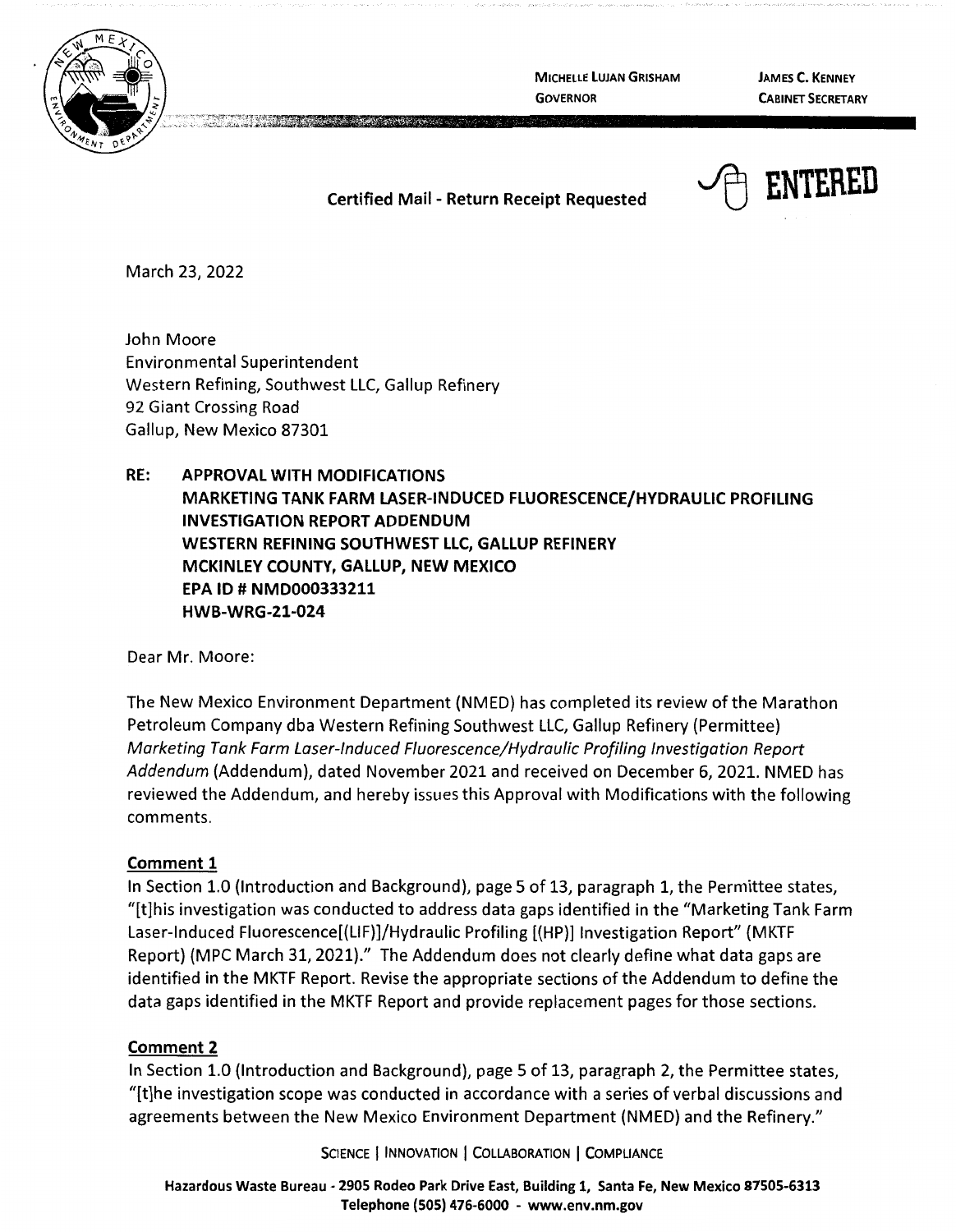Mr. Moore March 23, 2022 Page 2

Although the investigation scope was discussed verbally, NMED prefers a written form of communication for our record so that it is accessible to the public and also to facilitate tracking the course of the investigations. Therefore, for future investigations, the Permittee must submit written work plans for review and approval by NMED prior to conducting the investigations. No revision is required to the Addendum.

## **Comment 3**

In Section 3.0 (Investigation Results), page 10 of 13, paragraph 1, the Permittee states, "[e]levation data for the LIF borings were provided in Appendix D of the Tank 570 Report (Western October 27, 2021)." Comment 18 of the NMED's January 31, 2022 Disapproval Tank 570 Release and Additional Areas Laser-induced Fluorescence/Hydraulic Profiling Investigation Report required the Permittee to submit the missing surface elevation data and NMED has not yet received the data. Although this issue will be addressed in a separate submittal, the Tank 570 Report does not contain the elevation data; therefore, the statement must be removed from the revised Addendum or modified to report the current circumstances. Provide replacement pages accordingly.

## **Comment 4**

In Section 3.2 (Laser-Induced Fluorescence Results), page 11 of 13, paragraph 2, the Permittee states, "[n]o response was noted in MKTF-LIF-124, and a gasoline-type waveform was noted for MKTF-LIF-126 (41.6%)." According to boring log MKTF-LIF-124 included in Appendix C {LIF/HP Logs), the boring was terminated at a depth of 9.54 feet below ground surface (bgs). Although the depth to water (DTW) readings collected from well MKTF-26 located adjacent to boring MKTF-LIF-124 are comparable to the termination depth {9.54 feet bgs) of the boring, there has been no verification that the boring was adequately advanced to the water table where separate phase hydrocarbons (SPH) may potentially be present. In addition, 1.72 feet of SPH was measured in neighboring well MKTF-26 during the December 2020 gauging event. SPH may also be present in the vicinity of boring MKTF-LIF-124 based on the December 2020 gauging data collected from well MKTF-26. Unless boring MKTF-LIF-124 was documented to have been advanced to the water table, the presence/absence of SPH at boring MKTF-LIF-124 is considered as a data gap and must be discussed accordingly in the revised Addendum. Verify the termination depth of boring MKTF-LIF-124 in the revised Addendum and include an additional discussion about the presence/absence of SPH in the revised Addendum and provide replacement pages, as necessary.

## **Comment 5**

In Section 3.2 (Laser-Induced Fluorescence Results), page 11 of 13, paragraph 3, the Permittee states, "[n]o response was noted in MKTF-LIF-133, MKTF-LIF-134, and MKTF-LIF-135." According to Appendix C, the boring log for MKTF-LIF-135 reported that the depth was terminated at 7.68 feet bgs. Since DTW readings collected from well MKTF-42 located downgradient from boring MKTF-LIF-135 are recorded as 15 to 16 feet bgs, the boring was unlikely to have been advanced to the water table where SPH may potentially be present. Since boring MKTF-LIF-135 was not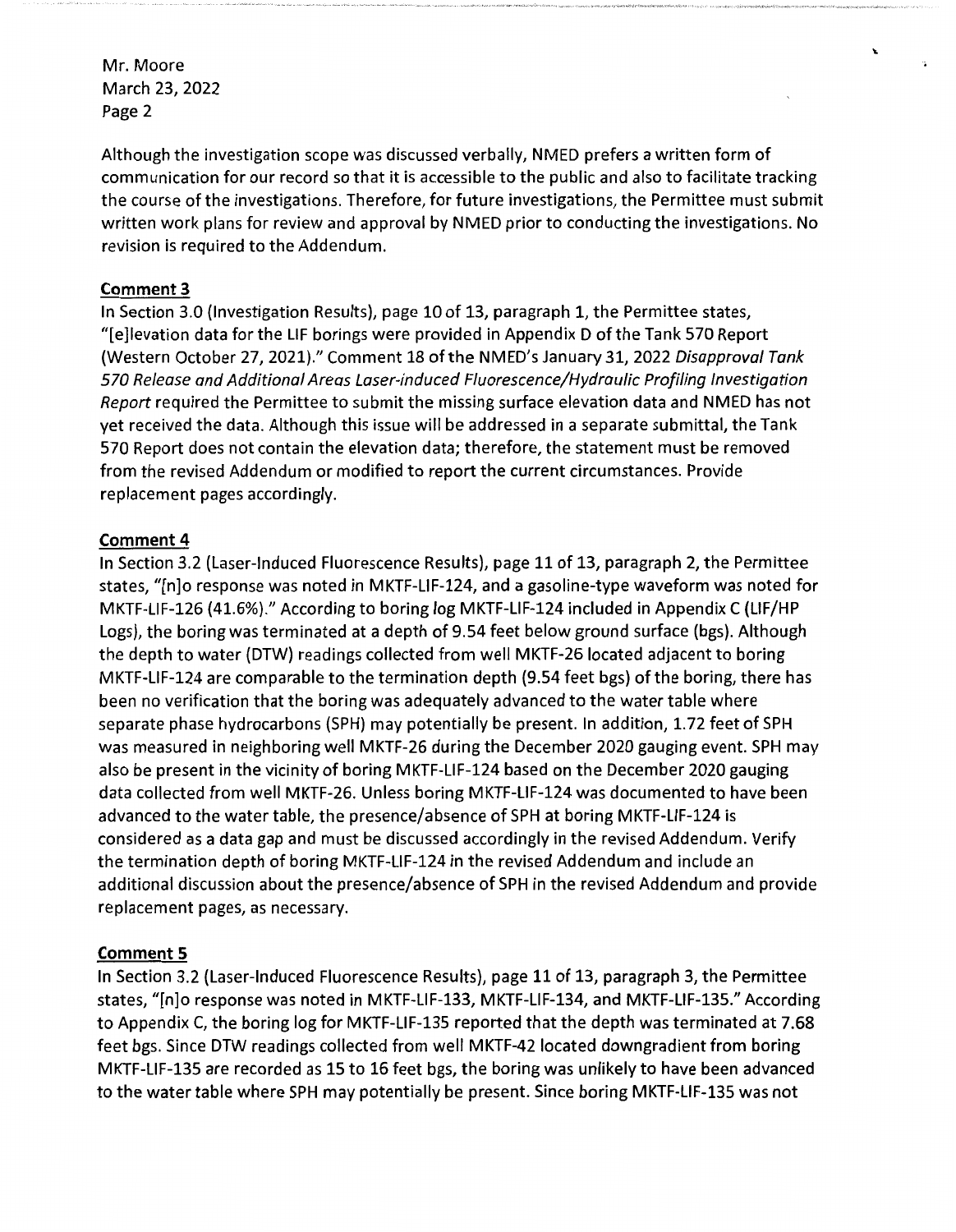Mr. Moore March 23, 2022 Page 3

,

likely advanced to the water table, the presence/absence of SPH at boring MKTF-LIF-135 should be considered as data gap and discussed in the revised Addendum (see also Comment 4). Provide replacement pages accordingly.

## **Comment 6**

Appendix A (Fluid Level Measurements) presents fluid level measurement data for the monitoring wells and borings. In Appendix A, the elevation data is referenced from the "measuring point" but the "measuring point" is not defined. It is not clear whether the referenced "measuring point" is referring to the top of casing (TOC) or the ground surface. Revise the table to clarify where the "measuring point" was collected. In addition, all DTW readings must be reported with a unit of feet bgs. Revise the table accordingly and provide a replacement table in Appendix A.

#### **Comment 7**

Appendix B (LIF/HP Methods) describes details on the LIF/HP technique. In Appendix B, page 2 of 2, paragraph 1, the Permittee states, "[t]he estimated K (ft/d) is calculated using the equation:

 $K = \ln(Q/P')$  \* 20.0 + 7.0 where: P'= downhole pressure in psi - (0.433 (psi/ft) \* depth below water table (ft)) atmospheric pressure (psi) 0.433 psi/ft = hydrostatic pressure gradient  $Q =$  flow rate (mL/min)."

Address the following comments about the equation and provide a replacement Appendix B:

- a) While the equation explains how the K is calculated from the HP data, it is not clear how the potentiometric surface (water table) can be calculated from the data. Include a separate equation to calculate the potentiometric surface (water table) and provide an explanation with an example. Furthermore, clarify whether the "depth below water table" is calculated from the potentiometric surface (water table) obtained from the dissipation testing or explain how it is estimated.
- b) The Permittee provided the unitless constants, 20 and 7, in the equation but did not define these values. Provide an explanation for the unitless constants (20 and 7) used in the equation.
- c) P' appears to have a unit with pound per square inch (psi), Q has a unit with milliliter per minute (ml/min) and the output value for K has a unit with feet per day (ft/d). It is unclear how the unit conversion is accomplished from the equation. Provide conversion details to the equation for clarity and include an example calculation with units. Furthermore, the Permittee did not clearly define P' in the equation. Define P' in the